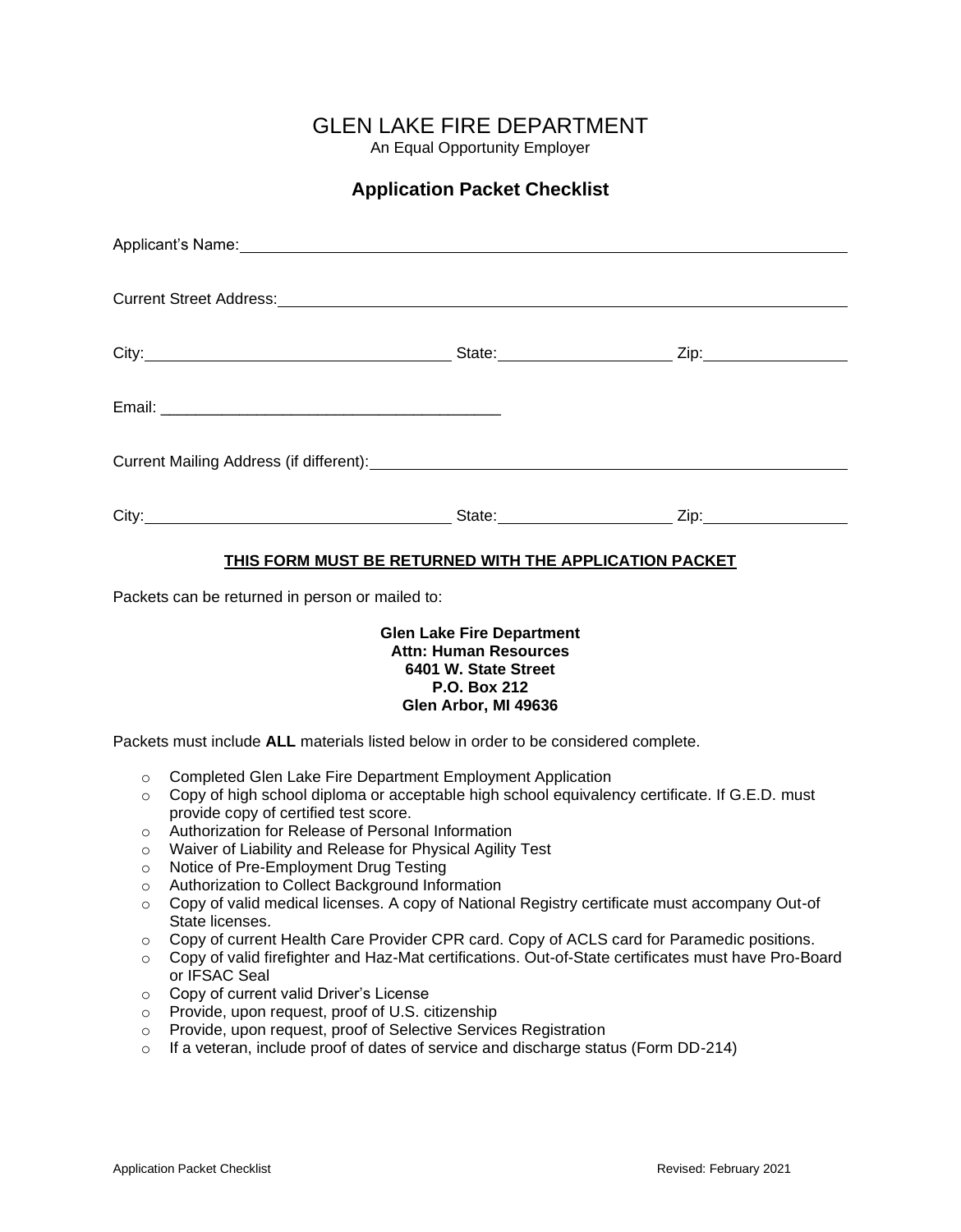## **GLEN LAKE FIRE DEPARTMENT**

An Equal Opportunity Employer Applicant Information

## **Application**

Applications are accepted in person or by mail during posted application periods. All applications must be completely filled out and all required forms must be submitted with the application in order to be considered valid.

#### **General Information**

- Work as an EMT/Firefighter is shift work. The shifts are 24 hours long and rotate on a three week schedule.
- Work as an EMT/Firefighter involves continual study and training.
- Overtime is paid at the rate of 1 1/2 times the regular salary.
- A new EMT/Firefighter is considered a temporary employee and on probation for the first twelve months of employment.

#### **Pre-Interview Requirements:**

- Position applications will be reviewed to assure they are complete and that each applicant has identified they meet the minimum requirements for the position in which they are applying for. Once an application is deemed complete, the applicant will be placed for a pre-interview assessment.
- Pre-interview assessments will be determined by the department and notification given to the applicant. The pre-interview process includes; Criminal background investigation, personal history/professional employment background investigation, written knowledge examination, and physical agility test. The details of these pre-interview requirements are listed below.

### **Personal History/Background Investigation/Motor Vehicle Records Check**

Applicants will be given a Personal History Statement and a packet to be completed, as applicable, and returned to the department. Based upon these documents, each applicant will be subject to a thorough background investigation. Personal and employment references will be contacted. Checks will also be made of the applicant's driving and any criminal records. Persons who successfully pass the background investigation will be scheduled for an interview.

#### **Knowledge Evaluation**

This evaluation consists of a 90 question written test designed to establish the applicant's reading comprehension, mechanical aptitude, situational judgment, basic math, spatial sense, logical reasoning, and ability to read maps. There is a two (2) hour time limit to take the test. The test must be passed with a score of 75% or greater.

#### **Physical Agility Test**

- The physical agility test is a series of physical performance events designed to test the potential EMT/Firefighter's strengths, endurance and agility in a manner which parallels as closely as possible the physical demands of sustained emergency operations.
- Applicants are required to complete the test under time constraints in order to advance in the application process. Those not successfully completing the Physical Agility Test will be removed from further consideration during the current hiring process.
- Those who do successfully complete the test will be eligible to move forward in the hiring process.

#### **Interviews**

- In order to qualify for the interview process, the applicant must successfully complete the pre-interview assessment process. A designated panel will conduct oral questioning of the selected applicants. Based on responses to the questions, the panel will evaluate each applicant.
- An applicant must receive a satisfactory evaluation from the panel in order to continue in the hiring process. Applicants who do not receive a satisfactory evaluation will be removed from further consideration for the current hiring process.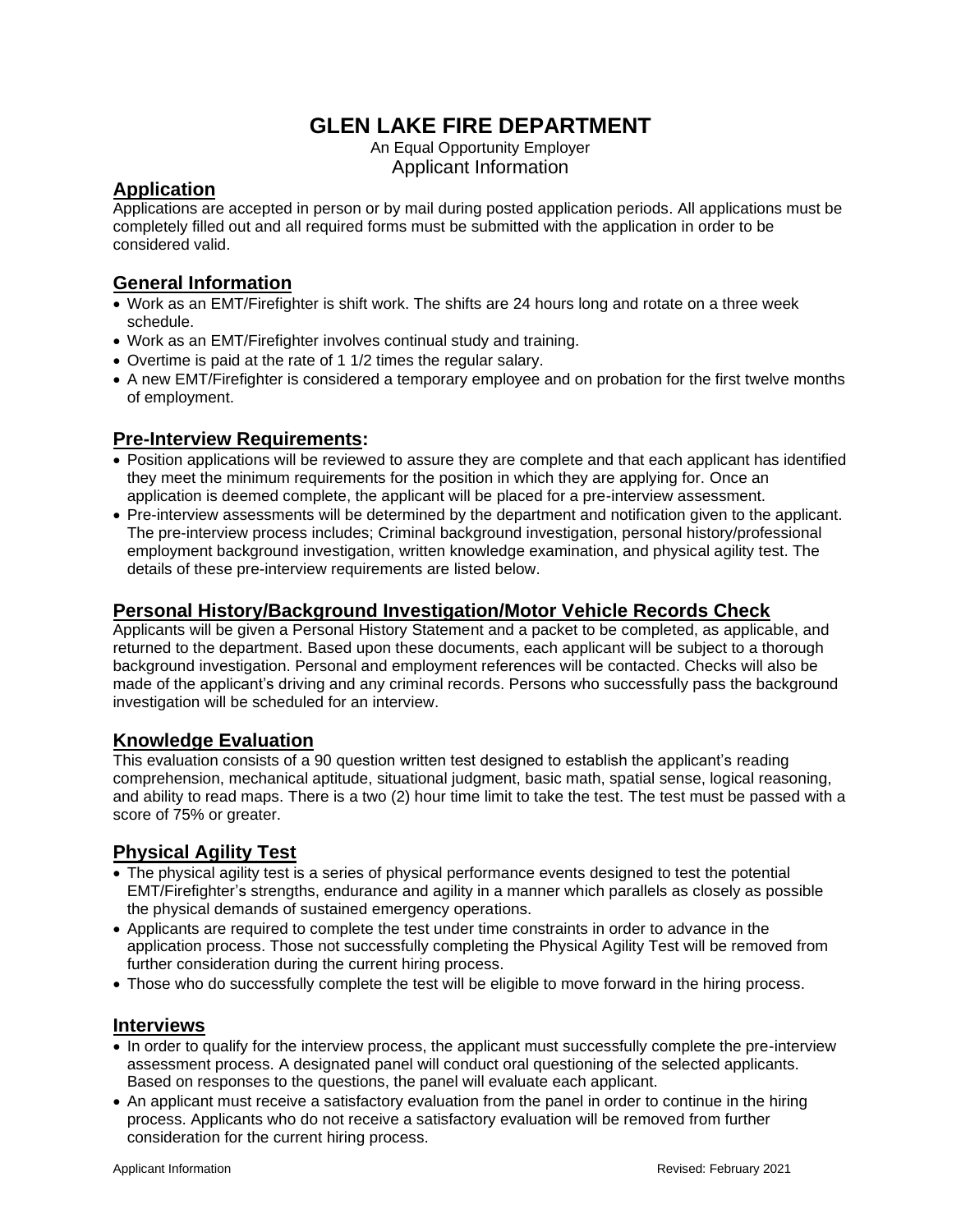- The applicant will also be ineligible to be re-considered for employment with the Glen Lake Fire Department for a period not less than one year.
- Applicants who satisfactorily complete the interview are eligible to proceed to the next steps in the applicant evaluation process.

## **Eligibility List**

- After successfully completing all previous aspects of the hiring process, the applicant will be ranked on an eligibility list.
- This list is developed using a combination of testing scores and interview performance. As positions open in the department, candidates may be offered an opportunity to proceed to the next step in the hiring process.
- Eligibility lists remain in effect for twelve (12) months after they are established.

#### **Conditional Offer of Employment**

- Eligible candidates may be given a conditional offer of employment by the Chief of the Department.
- The offer of employment will be conditional on the applicant's ability to successfully pass a medical evaluation and urine drug screen.

#### **Post-Offer Medical Examination and Drug Screen**

- Upon being offered a conditional offer of employment, the applicant will be scheduled to take a postoffer medical examination and drug screen.
- The medical examination will be conducted to ensure that the applicant meets the medical requirements set by the fire department using standards established by the National Fire Protection Association. The applicant will be given a drug screen urinalysis to determine the presence of any illegal drugs.
- Applicants who do not meet these requirements will be removed from consideration during the current hiring process.
- The candidate must complete a HIPAA release form and have personal medical records forwarded to the Department's physician.

#### **Offer of Employment**

• An applicant who has successfully completed all aspects of the hiring process will be given a final Offer of Employment from the Chief of the Department.

#### **Reasons for Rejection**

The following are some areas or activities which may cause an application to be denied:

- The applicant is deemed physically or mentally unfit to perform the duties of a Firefighter.
- The applicant has a recent history of excessive use of alcohol, or use of narcotics or other drugs which may affect job performance.
- The applicant has a history of convictions which relates to fitness to perform the required duties of a Firefighter, or a record of conviction for any crime involving moral turpitude.
- The applicant has a record of unsatisfactory employment.
- The applicant has made false statements of any material fact or has practiced or attempted to practice deception or fraud in the application.
- The applicant has used political pressure or bribery to secure an advantage in employment.

For more information, contact the Human Resources staff at (231) 334-3279 or come by the office located at Glen Arbor Public Safety Building, 6401 W. State St., Glen Arbor, MI, 49636

*The Glen Arbor Township is an Equal Opportunity Employer.*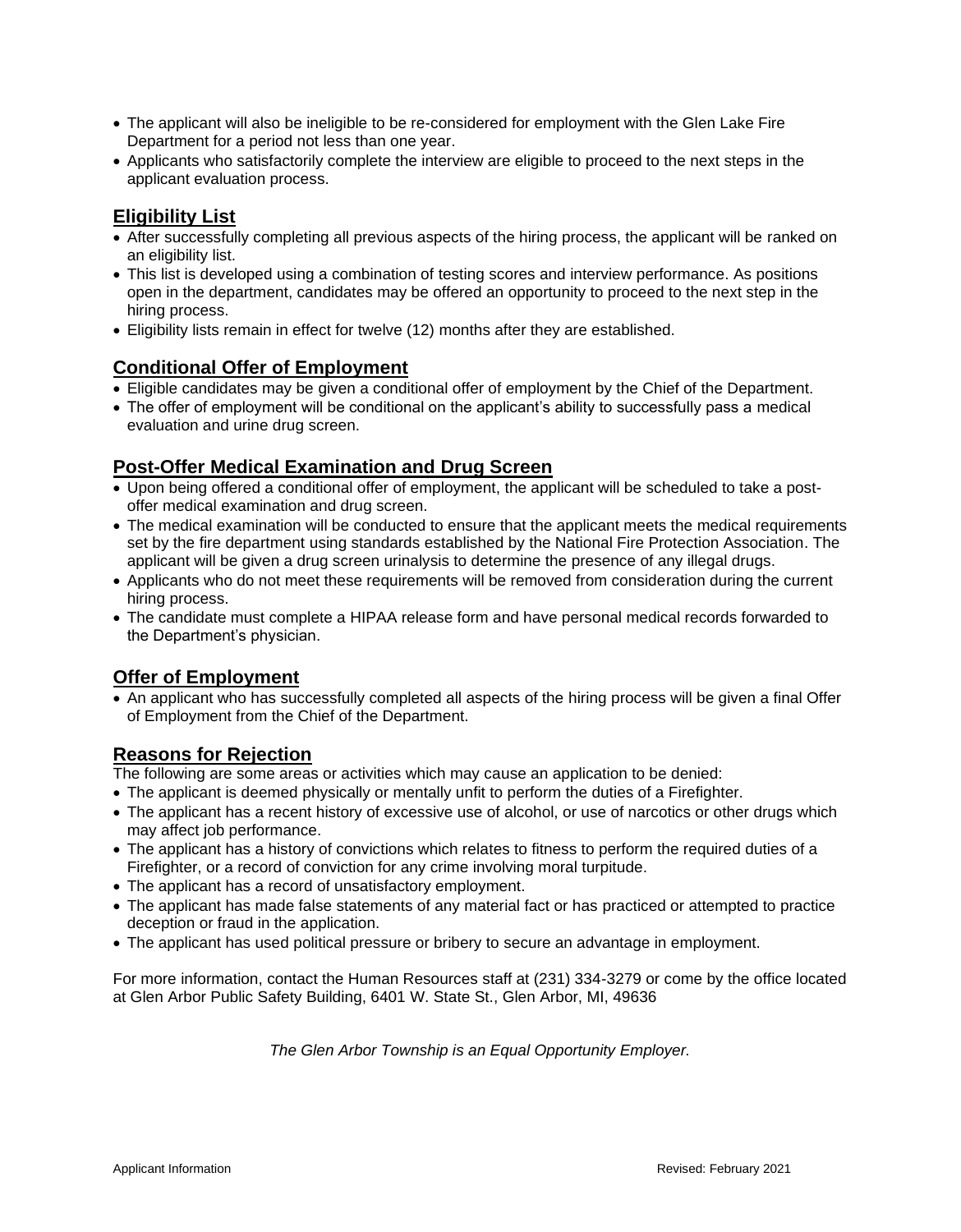#### GLEN LAKE FIRE DEPARTMENT An Equal Opportunity Employer **Requirements for Probationary Positions**

#### **Prerequisites**

The prerequisites for the position of EMT/Firefighter are established by Glen Arbor Township and the Glen Lake Fire Department.

You may submit a resume **along with** a completed application. Do not leave any blanks. Use full names, addresses, zip codes and telephone numbers. An incomplete application may slow down or terminate the application process.

Attach all copies of the specified documents to the application. If the required documents are not attached, the application will not be processed.

A new EMT/Firefighter is considered a temporary employee and on probation for the first twelve months of employment.

All applicants for probationary EMT/Firefighter positions with the Glen Lake Fire Department shall meet the following minimum criteria.

- 1. Meet all qualifications set forth in the published position description.
- 2. Must be at least 18 years old at date of hire.
- 3. Must complete a pre-employment physical at which time you are required to provide the Department's physician a copy of your health history from your primary care physician.
- 4. Have an employment history which demonstrates stability and reliability. Any applicant who has been involuntarily terminated from employment or who has resigned in lieu of involuntary termination for inefficiency, delinquency or misconduct within (5) years of the date of application will be disqualified. Similarly, any applicant who has a history of unstable work, as demonstrated, for example, by short terms of employment over the applicant's history, will be disqualified.
- 5. Pass a criminal history check. Applicants that have admitted, pled guilty to, or been found guilty of any felony or theft will be disqualified from the hiring process. Any applicant who has admitted, pled guilty to, or been found guilty of any misdemeanor within five (5) years of the date of the application will also be disqualified.
- 6. Be truthful in all aspects of the application, examination and interview process for appointment to a probationary EMT/Firefighter position in the fire department. Any applicant who has made a false statement of any material fact, intentionally withheld information, practiced any fraud or deception in his or her application, examination, interview, or appointment shall be disqualified.
- 7. Cooperate fully in the employment process. Any applicant who has failed to complete or satisfactorily meet the requirements of the employment process, by such acts as missing appointments, failing to return necessary paperwork, failing to notify the Fire Department of current telephone numbers or addresses, failing to cooperate in the background check process, or otherwise failing to complete the employment process shall be disqualified.
- 8. All applicants must be able to pass various tests designed to evaluate the mental, physical ability and character of the applicant to perform the essential functions of an EMT/Firefighter. Any applicant who is under the care of a physician during the application, examination or interview process must provide a written release from that physician in order to participate in any portion of the employment selection process designed or intended to test the applicant's physical ability to perform the essential functions of an EMT/Firefighter.
- 9. Comply with all directives and standard operating procedures of the Glen Lake Fire Department which set forth requirements for applicants seeking employment with the department.
- 10. Commit to the following requirements of employment:
	- Have a Michigan Operators (Class "O") driver's license and complete a Michigan Office of Firefighter Training Emergency Vehicle Driving course within 90 days of employment as an EMT/Firefighter. You must provide a copy of your Driver's License. If an out of State license is provided a Michigan Driver's License must be obtained before the date of hire.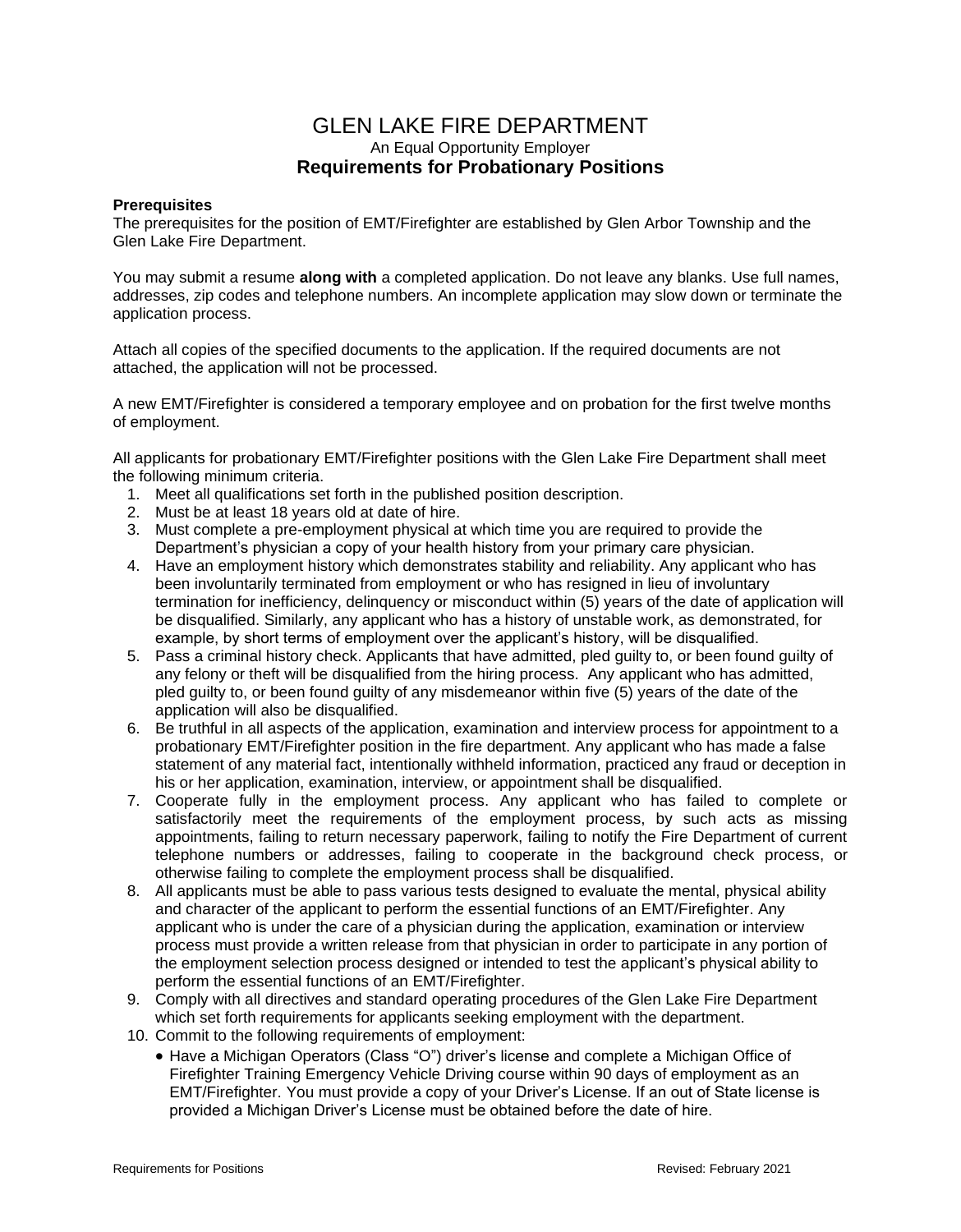- Successfully complete the department's orientation program within one year of employment.
- Be a State of Michigan certified Firefighter II. Must provide copies of Michigan Firefighter II, Haz-Mat Awareness and Haz-Mat Operations certificates. Pro-Board accredited program certificates may be submitted. If a Pro-Board FFII certificate is submitted the applicant must obtain a Michigan FFII certificate within three (3) months of the date of hire.
- Be a State of Michigan licensed EMT-Basic (or higher) by the date of employment. Must provide a copy of Michigan EMS license. A National Registry EMS certificate may be submitted. If a National Registry EMS certificate is submitted the applicant must obtain a Michigan license prior to date of hire.
- You must provide a copy of either a high school diploma or General Equivalency Diploma.
- Maintain a satisfactory rating on monthly/yearly performance evaluation reports.
- Complete the Waivers and Releases provided in this packet. These must be submitted along with application. It is very important that you read and complete these forms, write clearly and have them notarized.
- Obtain Northwest Regional Medical Control Authority level of function as it pertains to the applicant's licensure level. This must be obtained within three (3) months of employment.
- Full-time employees must establish residency requirements per the negotiated Agreement between Glen Arbor Township and Glen Lake Firefighters Local 5086.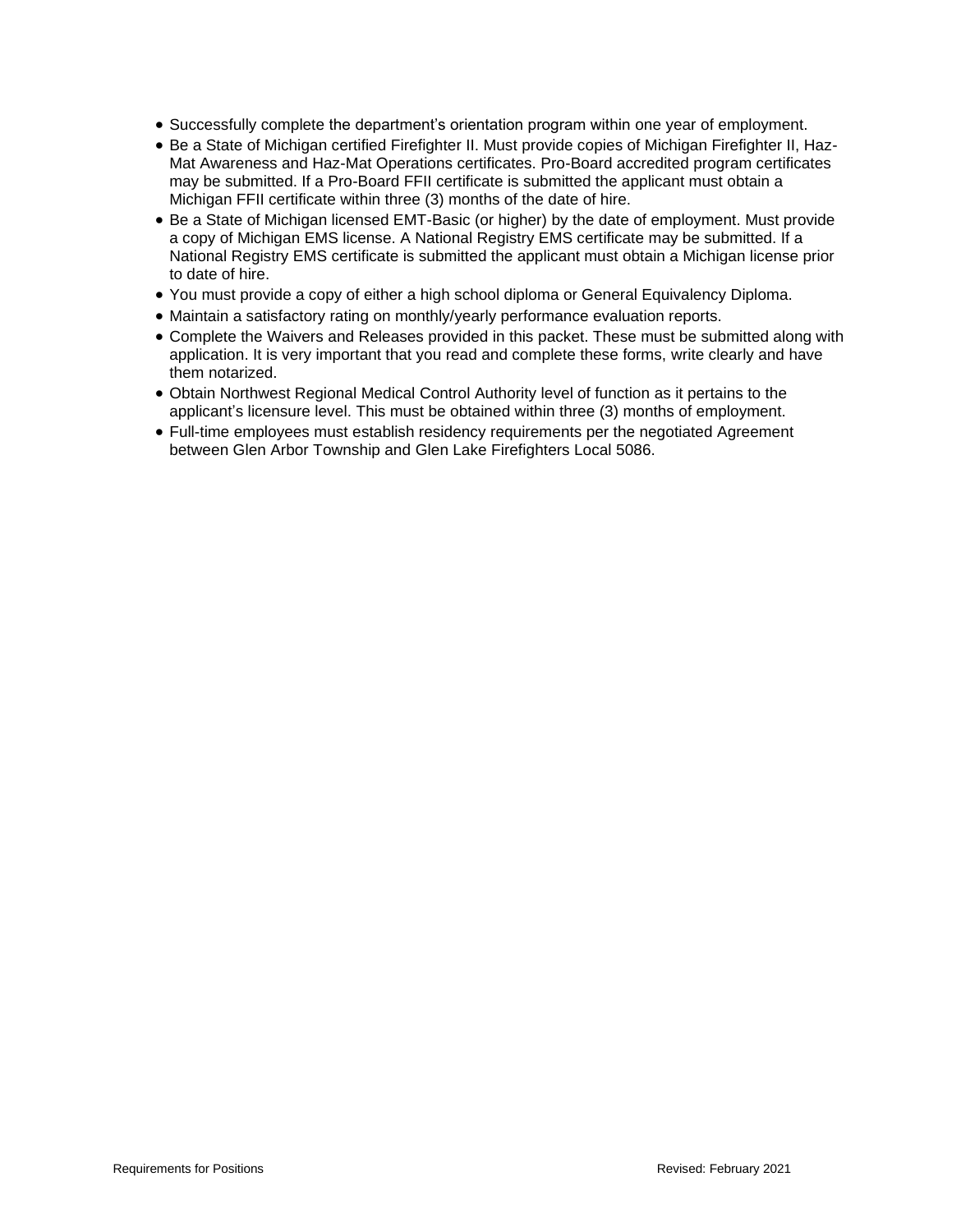# **Glen Arbor Township Employment Application**

**An Equal Opportunity Employer**

#### **Important Instructions for completing the application:**

- Please TYPE or PRINT in INK
- **All information** requested **must be completed** on the application. Incomplete or illegible applications will not be processed. If information does not apply N/A should be placed in the box.
- This application form and its attachments are official property of the Department and will not be returned, reused or copied for you after being submitted. You should retain a copy of this application for future use or reference.
- Excessive or nonessential attachments will not be referred to the hiring department. Only information necessary to complete the application should be attached. Examples of work, awards, letters, etc., may be taken to interview.
- If more space is needed to give full answers or explanations, attach additional sheets referencing the item number, your name, and job title applied for. Staple attachments to the application.
- Only United States citizens or aliens who are legally entitled to work in the United States are eligible for employment.
- Glen Arbor Township affords equal employment opportunity to all individuals regardless of race, color, national origin, sex, religion, age, qualified disability status or veteran status.
- Reimbursement for travel expenditures during an interview process is not available.
- Please make sure you meet the minimum qualifications and the application deadline. Applications are due no later than 5PM ET on the posted closing date.
- Applications may be delivered Monday through Thursday from 8:00 AM to 4:30 PM in the Administration office or you may mail your application to our office.

| <b>Applications can be mailed to:</b> | <b>Contact information:</b> |
|---------------------------------------|-----------------------------|
| Glen Lake Fire Department             | 231-334-3279                |
| <b>Human Resources</b>                | 231-334-4050 Fax            |
| <b>PO Box 212</b>                     | info@glenlakefire.org       |
| Glen Arbor, MI 49636                  | www.glenlakefire.org        |

| 1. Official Job Title Applied For As Stated On Announcement                                                                   |                           |                              |  | 2. Date of Application |                          |                  |  |
|-------------------------------------------------------------------------------------------------------------------------------|---------------------------|------------------------------|--|------------------------|--------------------------|------------------|--|
|                                                                                                                               |                           |                              |  |                        |                          |                  |  |
|                                                                                                                               |                           |                              |  |                        |                          |                  |  |
| 3. Last Name                                                                                                                  |                           | 4. First Name                |  |                        | 5. Middle Name           |                  |  |
|                                                                                                                               |                           |                              |  |                        |                          |                  |  |
|                                                                                                                               |                           |                              |  |                        |                          |                  |  |
| 6. Mailing Address                                                                                                            | 7. City                   |                              |  |                        | 8. State                 | 9. Zip Code      |  |
|                                                                                                                               |                           |                              |  |                        |                          |                  |  |
|                                                                                                                               |                           |                              |  |                        |                          |                  |  |
| 10. Daytime Contact Phone                                                                                                     | 11. Evening Contact Phone |                              |  | 12. Email Address      |                          |                  |  |
|                                                                                                                               |                           |                              |  |                        |                          |                  |  |
|                                                                                                                               |                           |                              |  |                        |                          |                  |  |
| 13. Driver's License #                                                                                                        |                           | <b>State Issuing License</b> |  |                        | Class or Type of License |                  |  |
|                                                                                                                               |                           |                              |  |                        |                          |                  |  |
|                                                                                                                               |                           |                              |  |                        |                          |                  |  |
| 14. Can you, upon employment, submit documentation verifying your identity and your legal right to work in the United States? |                           |                              |  |                        |                          |                  |  |
| $\Box$ No<br>$\Box$ Yes                                                                                                       |                           |                              |  |                        |                          |                  |  |
| 15. Check the schedules you are willing to work:                                                                              |                           |                              |  |                        |                          |                  |  |
|                                                                                                                               |                           |                              |  |                        |                          |                  |  |
| $\Box$ Weekdays                                                                                                               |                           | $\Box$ Weekends/Holidays     |  |                        | $\Box$ Full Time         | $\Box$ Part Time |  |
| 16. Are you presently employed by the Glen Arbor Township? If yes, specify department and current title                       |                           |                              |  |                        |                          |                  |  |
| $\Box$ No<br>$\Box$ Yes                                                                                                       | Specify:                  |                              |  |                        |                          |                  |  |
| 17. If previously employed by the Glen Arbor Township, specify department(s), title(s) and date(s).                           |                           |                              |  |                        |                          |                  |  |
|                                                                                                                               |                           |                              |  |                        |                          |                  |  |
|                                                                                                                               |                           |                              |  |                        |                          |                  |  |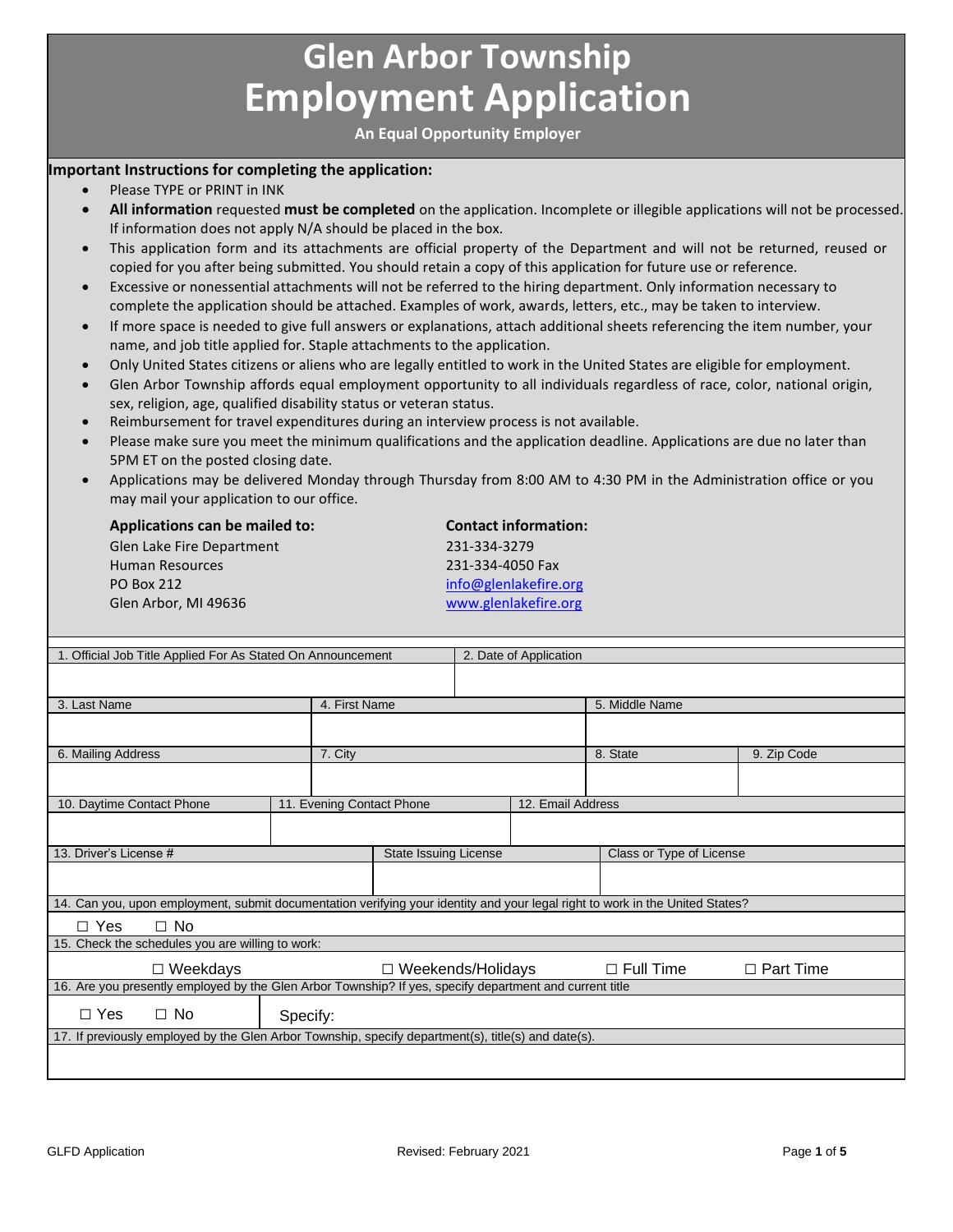| 18. If you are under 21 years of age, can you provide proof of your eligibility to work?                                                  |  |                    |  |           |                                                                                                  |                                       |                        |            |
|-------------------------------------------------------------------------------------------------------------------------------------------|--|--------------------|--|-----------|--------------------------------------------------------------------------------------------------|---------------------------------------|------------------------|------------|
| $\Box$ Yes<br>$\Box$ No                                                                                                                   |  |                    |  |           |                                                                                                  |                                       |                        |            |
| 19. If you are related to any Glen Arbor Township employee, Board member or official, specify names, relationship and department:         |  |                    |  |           |                                                                                                  |                                       |                        |            |
|                                                                                                                                           |  |                    |  |           |                                                                                                  |                                       |                        |            |
| 20. Are you able to perform all the essential functions of the job for which you are applying, with or without, reasonable accommodation? |  |                    |  |           |                                                                                                  |                                       |                        |            |
| $\Box$ Yes<br>$\Box$ No                                                                                                                   |  |                    |  |           |                                                                                                  |                                       |                        |            |
| 21. If you have been employed or attended school under other names, list names and dates of use:                                          |  |                    |  |           |                                                                                                  |                                       |                        |            |
|                                                                                                                                           |  |                    |  |           |                                                                                                  |                                       |                        |            |
| 22. Dates of Military Service                                                                                                             |  |                    |  | Branch of |                                                                                                  |                                       |                        |            |
| To:<br>From:                                                                                                                              |  |                    |  |           |                                                                                                  |                                       |                        |            |
| Section B: Answer all questions. Do not include minor traffic violations (such as parking and speeding tickets)                           |  |                    |  |           |                                                                                                  |                                       |                        |            |
| 23. Have you ever been convicted of a crime (misdemeanor, felony, or military court martial)?                                             |  |                    |  |           |                                                                                                  |                                       |                        |            |
| Yes<br><b>No</b>                                                                                                                          |  |                    |  |           |                                                                                                  |                                       |                        |            |
| 24. Have you ever been placed on probation?<br>Yes<br><b>No</b>                                                                           |  |                    |  |           |                                                                                                  |                                       |                        |            |
| 25. Have you ever been placed on deferred adjudication?                                                                                   |  |                    |  |           |                                                                                                  |                                       |                        |            |
| Yes<br><b>No</b>                                                                                                                          |  |                    |  |           |                                                                                                  |                                       |                        |            |
| 26. Are there criminal charges currently pending against you?                                                                             |  |                    |  |           |                                                                                                  |                                       |                        |            |
| Yes<br><b>No</b>                                                                                                                          |  |                    |  |           |                                                                                                  |                                       |                        |            |
| 27. For any yes answer to questions 23-27, list type of offense, location and fine or sentence received. Convictions do NOT necessarily   |  |                    |  |           |                                                                                                  |                                       |                        |            |
| disqualify an applicant from employment consideration.                                                                                    |  |                    |  |           |                                                                                                  |                                       |                        |            |
|                                                                                                                                           |  |                    |  |           |                                                                                                  |                                       |                        |            |
| Section C: Education, Certification, Licenses & Additional Skills                                                                         |  |                    |  |           |                                                                                                  |                                       |                        |            |
| Do you have a High School Diploma or GED?                                                                                                 |  | Mark highest level |  |           |                                                                                                  |                                       |                        |            |
| $\Box$ No<br>$\Box$ Yes                                                                                                                   |  |                    |  |           | $\Box$ HS/GED $\Box$ Some College $\Box$ Associate $\Box$ Bachelor $\Box$ Master $\Box$ Doctoral |                                       |                        |            |
| College, University or Vocational School Name<br>&City, State                                                                             |  | From               |  | To        | Major                                                                                            | Degree earned                         |                        | Sem. Hours |
| 1.                                                                                                                                        |  |                    |  |           |                                                                                                  |                                       |                        |            |
| 2.                                                                                                                                        |  |                    |  |           |                                                                                                  |                                       |                        |            |
| 3.                                                                                                                                        |  |                    |  |           |                                                                                                  |                                       |                        |            |
| <b>Licenses or Certificates</b>                                                                                                           |  |                    |  |           | Date Earned                                                                                      |                                       | <b>Expiration Date</b> |            |
|                                                                                                                                           |  |                    |  |           |                                                                                                  |                                       |                        |            |
| 1.                                                                                                                                        |  |                    |  |           |                                                                                                  |                                       |                        |            |
| 2.                                                                                                                                        |  |                    |  |           |                                                                                                  |                                       |                        |            |
| 3.<br>In what language(s) other than English are you                                                                                      |  |                    |  |           |                                                                                                  |                                       |                        |            |
| proficient? Language                                                                                                                      |  |                    |  |           |                                                                                                  |                                       |                        |            |
| $\Box$ Speak $\Box$ Read $\Box$ Write<br>1.                                                                                               |  |                    |  |           |                                                                                                  |                                       |                        |            |
| 2.                                                                                                                                        |  |                    |  |           |                                                                                                  | $\Box$ Speak $\Box$ Read $\Box$ Write |                        |            |
| Additional Skills: List equipment, software, specialized systems or other skills that are related to the job for which you are applying.  |  |                    |  |           |                                                                                                  |                                       |                        |            |
|                                                                                                                                           |  |                    |  |           |                                                                                                  |                                       |                        |            |
|                                                                                                                                           |  |                    |  |           |                                                                                                  |                                       |                        |            |
|                                                                                                                                           |  |                    |  |           |                                                                                                  |                                       |                        |            |
|                                                                                                                                           |  |                    |  |           |                                                                                                  |                                       |                        |            |
|                                                                                                                                           |  |                    |  |           |                                                                                                  |                                       |                        |            |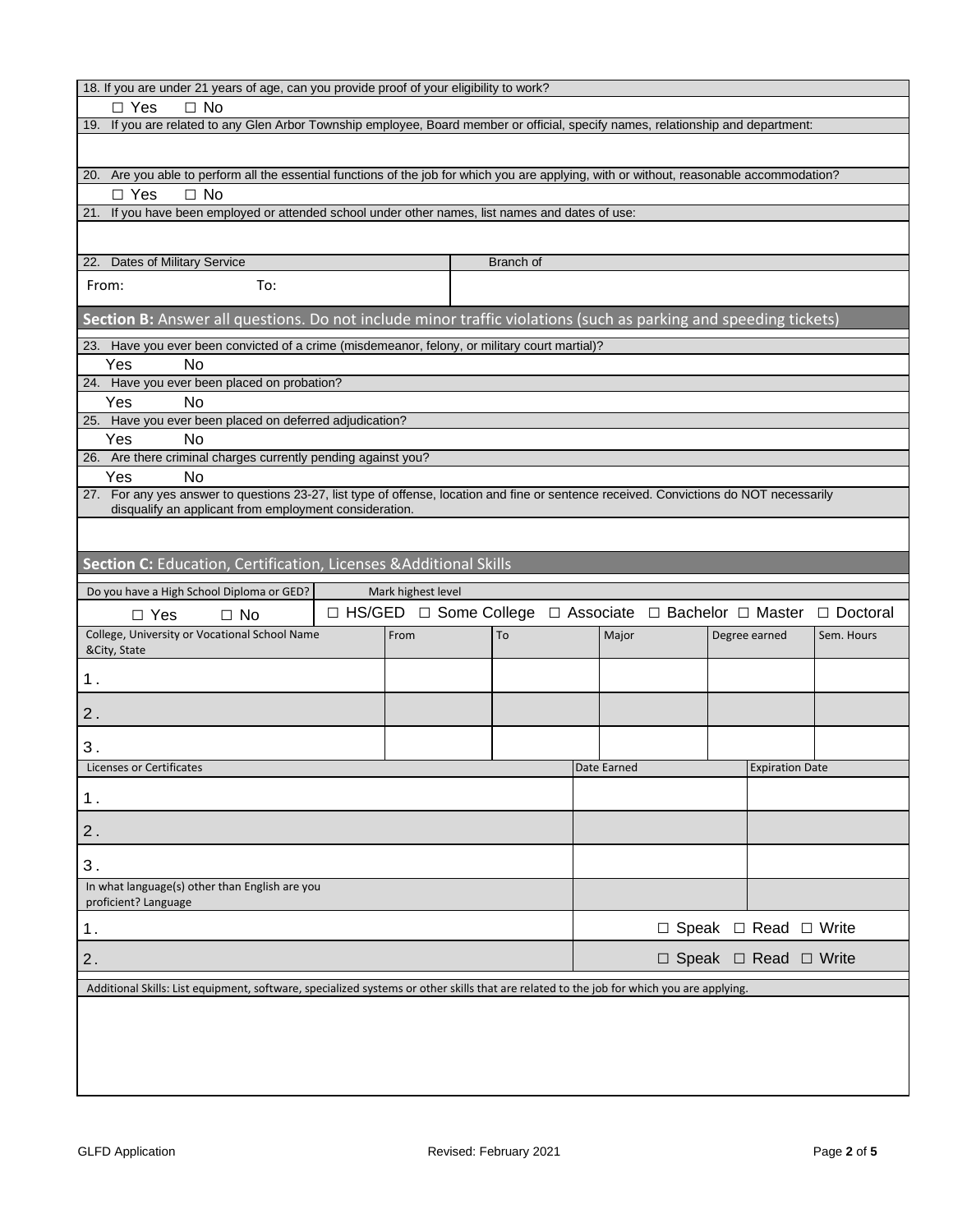| Section D: List jobs in reverse order starting with your most recent job. List your work history for the last 10 years<br>including volunteer, part-time, temporary, self-employment and military jobs. Provide a detailed description of duties<br>performed. Do NOT substitute a resume for completion of this section. You may attach additional pages in the same |                    |                   |                    |                                 |           |
|-----------------------------------------------------------------------------------------------------------------------------------------------------------------------------------------------------------------------------------------------------------------------------------------------------------------------------------------------------------------------|--------------------|-------------------|--------------------|---------------------------------|-----------|
| Employer                                                                                                                                                                                                                                                                                                                                                              | Address            |                   |                    | City, State and Zip Code        |           |
|                                                                                                                                                                                                                                                                                                                                                                       |                    |                   |                    |                                 |           |
| Your Job Title                                                                                                                                                                                                                                                                                                                                                        |                    | From (Month/Year) |                    | To (Month/Year)                 |           |
|                                                                                                                                                                                                                                                                                                                                                                       |                    |                   |                    |                                 |           |
| Last Salary                                                                                                                                                                                                                                                                                                                                                           | Hours per Week     |                   | Reason for Leaving |                                 |           |
|                                                                                                                                                                                                                                                                                                                                                                       |                    |                   |                    |                                 |           |
|                                                                                                                                                                                                                                                                                                                                                                       |                    |                   |                    |                                 |           |
| Supervisor's Name                                                                                                                                                                                                                                                                                                                                                     | Supervisor Phone # |                   |                    | May we contact this supervisor? |           |
|                                                                                                                                                                                                                                                                                                                                                                       |                    |                   |                    | $\Box$ Yes                      | $\Box$ No |
| Duties:                                                                                                                                                                                                                                                                                                                                                               |                    |                   |                    |                                 |           |
|                                                                                                                                                                                                                                                                                                                                                                       |                    |                   |                    |                                 |           |
| Employer                                                                                                                                                                                                                                                                                                                                                              | Address            |                   |                    | City, State and Zip Code        |           |
|                                                                                                                                                                                                                                                                                                                                                                       |                    |                   |                    |                                 |           |
| Your Job Title                                                                                                                                                                                                                                                                                                                                                        |                    | From (Month/Year) |                    | To (Month/Year)                 |           |
|                                                                                                                                                                                                                                                                                                                                                                       |                    |                   |                    |                                 |           |
| Last Salary                                                                                                                                                                                                                                                                                                                                                           | Hours per Week     |                   | Reason for Leaving |                                 |           |
|                                                                                                                                                                                                                                                                                                                                                                       |                    |                   |                    |                                 |           |
| Supervisor's Name                                                                                                                                                                                                                                                                                                                                                     | Supervisor Phone # |                   |                    | May we contact this supervisor? |           |
|                                                                                                                                                                                                                                                                                                                                                                       |                    |                   |                    | $\Box$ Yes                      | $\Box$ No |
| Duties:                                                                                                                                                                                                                                                                                                                                                               |                    |                   |                    |                                 |           |
|                                                                                                                                                                                                                                                                                                                                                                       |                    |                   |                    |                                 |           |
| Employer                                                                                                                                                                                                                                                                                                                                                              | <b>Address</b>     |                   |                    | City, State and Zip Code        |           |
|                                                                                                                                                                                                                                                                                                                                                                       |                    |                   |                    |                                 |           |
| Your Job Title                                                                                                                                                                                                                                                                                                                                                        |                    | From (Month/Year) |                    | To (Month/Year)                 |           |
|                                                                                                                                                                                                                                                                                                                                                                       |                    |                   |                    |                                 |           |
| Last Salary                                                                                                                                                                                                                                                                                                                                                           | Hours per Week     |                   | Reason for Leaving |                                 |           |
|                                                                                                                                                                                                                                                                                                                                                                       |                    |                   |                    |                                 |           |
| Supervisor's Name                                                                                                                                                                                                                                                                                                                                                     | Supervisor Phone # |                   |                    | May we contact this supervisor? |           |
|                                                                                                                                                                                                                                                                                                                                                                       |                    |                   |                    | $\Box$ Yes $\Box$ No            |           |
| Duties:                                                                                                                                                                                                                                                                                                                                                               |                    |                   |                    |                                 |           |
|                                                                                                                                                                                                                                                                                                                                                                       |                    |                   |                    |                                 |           |
|                                                                                                                                                                                                                                                                                                                                                                       |                    |                   |                    |                                 |           |
|                                                                                                                                                                                                                                                                                                                                                                       |                    |                   |                    |                                 |           |
|                                                                                                                                                                                                                                                                                                                                                                       |                    |                   |                    |                                 |           |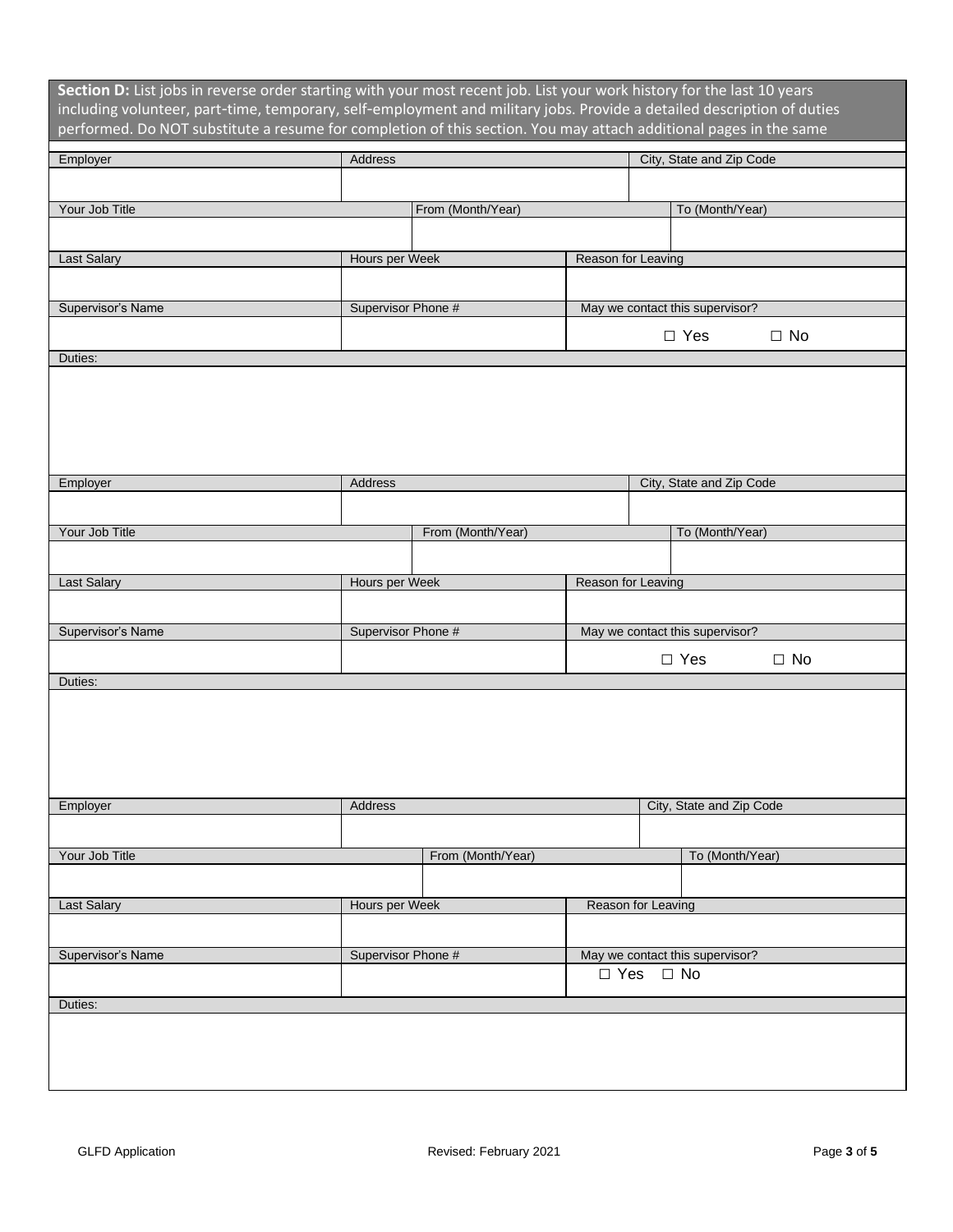| Employer                                                                                                               | Address                   |                           |                    | City, State and Zip Code        |              |
|------------------------------------------------------------------------------------------------------------------------|---------------------------|---------------------------|--------------------|---------------------------------|--------------|
|                                                                                                                        |                           |                           |                    |                                 |              |
| Your Job Title                                                                                                         |                           | From (Month/Year)         |                    | To (Month/Year)                 |              |
|                                                                                                                        |                           |                           |                    |                                 |              |
|                                                                                                                        |                           |                           |                    |                                 |              |
| <b>Last Salary</b>                                                                                                     | Hours per Week            |                           | Reason for Leaving |                                 |              |
|                                                                                                                        |                           |                           |                    |                                 |              |
| Supervisor's Name                                                                                                      | Supervisor Phone #        |                           |                    | May we contact this supervisor? |              |
|                                                                                                                        |                           |                           |                    |                                 |              |
|                                                                                                                        |                           |                           |                    | $\Box$ Yes                      | $\square$ No |
| Duties:                                                                                                                |                           |                           |                    |                                 |              |
|                                                                                                                        |                           |                           |                    |                                 |              |
|                                                                                                                        |                           |                           |                    |                                 |              |
|                                                                                                                        |                           |                           |                    |                                 |              |
|                                                                                                                        |                           |                           |                    |                                 |              |
|                                                                                                                        |                           |                           |                    |                                 |              |
|                                                                                                                        |                           |                           |                    |                                 |              |
|                                                                                                                        |                           |                           |                    |                                 |              |
| Professional Reference: Name                                                                                           | Relationship / Occupation |                           |                    | Phone                           |              |
| 1.                                                                                                                     |                           |                           |                    |                                 |              |
|                                                                                                                        |                           |                           |                    |                                 |              |
| 2.                                                                                                                     |                           |                           |                    |                                 |              |
|                                                                                                                        |                           |                           |                    |                                 |              |
| 3.                                                                                                                     |                           |                           |                    |                                 |              |
|                                                                                                                        |                           |                           |                    |                                 |              |
| Were you referred by a current GLFD employee?                                                                          | Yes or no                 | If yes, who?              |                    |                                 |              |
|                                                                                                                        |                           |                           |                    |                                 |              |
|                                                                                                                        |                           |                           |                    |                                 |              |
| How did you hear about the position?                                                                                   |                           |                           |                    |                                 |              |
| □Friend/Family                                                                                                         | $\Box$ Newspaper          |                           |                    |                                 |              |
| $\Box$ Internet                                                                                                        | $\Box$ Radio/TV           |                           |                    |                                 |              |
| □Fire Department Website                                                                                               | □Bulletin board           |                           |                    |                                 |              |
| $\Box$ Job fair                                                                                                        |                           | <b>□Employee referral</b> |                    |                                 |              |
| □Magazine/newsletter                                                                                                   | $\Box$ Other:             |                           |                    |                                 |              |
|                                                                                                                        |                           |                           |                    |                                 |              |
| Section E: Complete this section if the job you are applying for requires the operation of a motor vehicle. It is a    |                           |                           |                    |                                 |              |
| necessity for the Township to hire only employees who are safe drivers with good driving records. This section will be |                           |                           |                    |                                 |              |
| used to verify driving eligibility.                                                                                    |                           |                           |                    |                                 |              |
|                                                                                                                        |                           |                           |                    |                                 |              |
|                                                                                                                        |                           |                           |                    |                                 |              |
| In the past 5 years, have you had your driver's license revoked or suspended?                                          |                           |                           |                    |                                 |              |
| $\Box$ No<br>$\Box$ Yes                                                                                                |                           |                           |                    |                                 |              |
| In the nast 5 years, have you had an application for driver's license denied?                                          |                           |                           |                    |                                 |              |

In the past 5 years, have you had an application for driver's license □ Yes □ No

In the past 5 years, have you been convicted of reckless driving?

□ Yes □ No

In the past 3 years, have you been convicted of more than 2 moving violations?

□ Yes □ No

In the past 3 years, have you been determined to be at fault in a vehicle accident

□ Yes □ No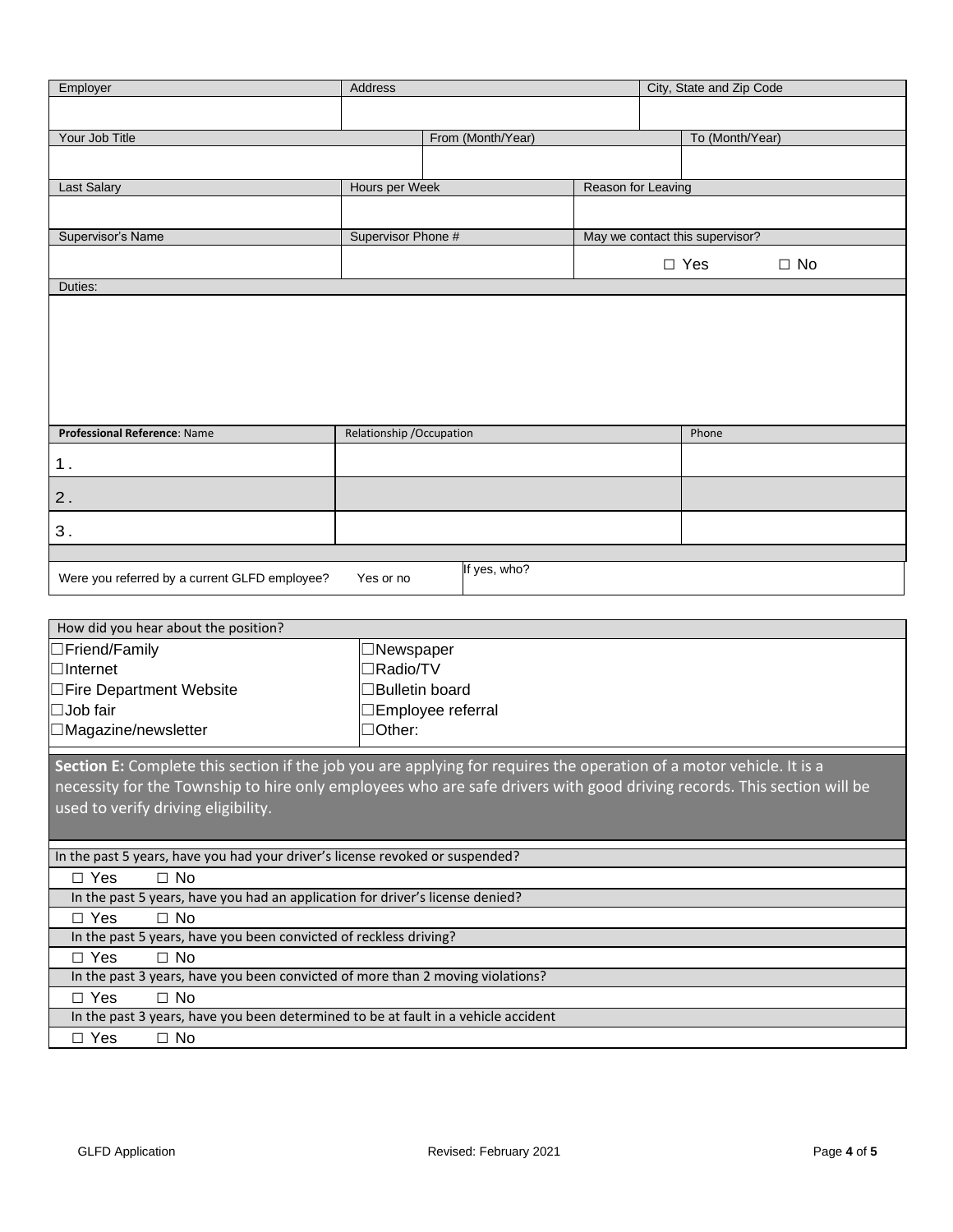**Drug Free Work Environment:** Glen Arbor Township and Glen Lake Fire Department is committed to providing a safe, efficient, drug-free work environment for all employees. In keeping with this commitment, finalists for all job openings will be required to provide body fluids (blood or urine) to determine the use of alcohol, illegal or controlled substances. Failure of the drug alcohol screen will result in denial of employment. Additional information on this program may be obtained from the Glen Lake Fire Department Manual Operations and Administration.

**Falsification of Information:** I hereby certify that all statements made on this application and attachments are true and correct to the best of my knowledge and belief. I understand that any false statement, misrepresentation or omission made by me on this application or subsequent interview(s) could cause me to be ineligible for employment or terminated from employment. Further I understand that I am required to abide by all rules and regulations of Glen Arbor Township.

**Verification of Information:** I authorize Glen Arbor Township and its agents to investigate and verify the facts claimed by me on this application. I further authorize my former employers to provide any information requested by Glen Arbor Township. I understand that employment processing may include a criminal background check, drug screening and/or review of the driving record. I hereby release Glen Arbor Township and it agents from all liability in making any investigation and inquiry relative to information contained in the application form.

I understand that nothing in this application or in any prior or subsequent written or oral statement creates a contract of employment or any rights in the nature of a contract. I agree to submit to medical examination and drug screening, if required.

Federal law requires all employers to verify the identity and employment eligibility of all persons hired to work in the United States. The Department will provide the Social Security Administration (SSA) and, if necessary, the Department of Homeland Security (DHS), with information from each new employee's Form I-9 to confirm work authorization.

| I have read and agree to the above statements |       |  |  |  |
|-----------------------------------------------|-------|--|--|--|
|                                               |       |  |  |  |
| Signature:                                    | Date: |  |  |  |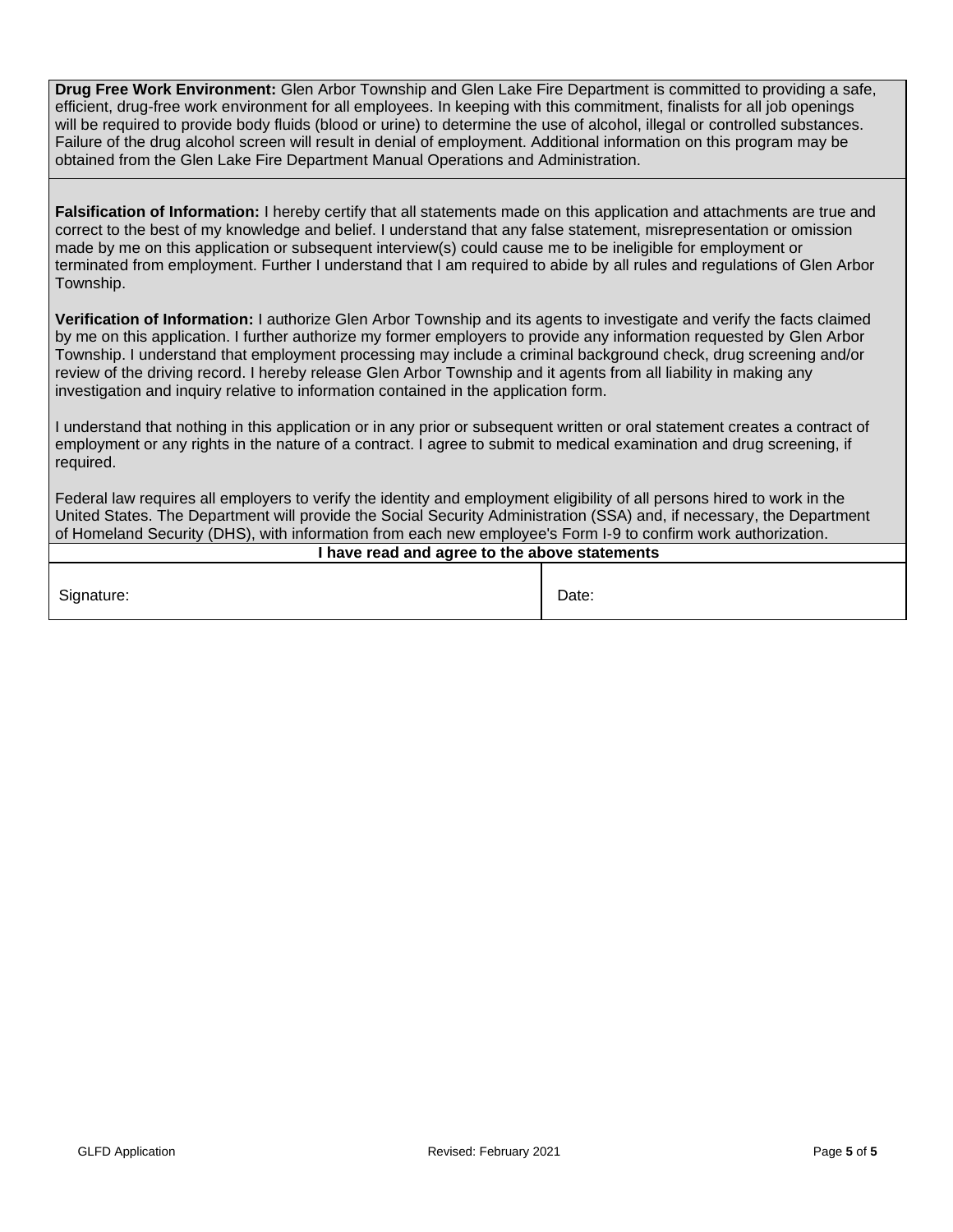#### GLEN LAKE FIRE DEPARTMENT An Equal Opportunity Employer **Authorization for Release of Personal Information**

I hereby authorize a review, full disclosure and release of all records, including but not limited to photocopies of records concerning myself to any duly authorized agent of the Glen Lake Fire Department, whether the said records are of public, private, or confidential nature.

The intent of this authorization is to give my consent for a full and complete disclosure and release of the records of: **educational institutions, financial or credit institutions, including records of loans, the records of commercial or retail credit agencies (including credit reports and/or ratings), and other financial statements and records whenever filed; medical and psychiatric treatment and/or consultation, including hospitals, clinics, private practitioners, and the U.S. Veterans**  Administration; employment and pre-employment records, including background reports, **efficiency ratings, attendance records, complaints or grievances filed by or against me or another person in any case, either criminal or civil**, in which I presently have or have had an interest.

I understand that any information obtained by a personal history background investigation which is developed directly or indirectly, in whole or in part, upon this release authorization will be considered in determining my suitability for employment by the Glen Lake Fire Department. I also certify that any person(s) who may furnish such information concerning me shall not be held accountable for giving this information; and I do hereby release said person(s) from any liability which may be incurred as a result of furnishing such information.

I further agree to waive any right whatsoever to the background investigation report or personality profile report developed through this waiver.

A photocopy of this release form will be valid as an original thereof, even though the said copy does not contain an original writing of my signature.

| Applicant's Date of Birth           |                   | Driver's License Number |  |
|-------------------------------------|-------------------|-------------------------|--|
| Applicant's Address                 |                   |                         |  |
| EXECUTED this the _________________ | day of $\sqrt{a}$ | 20                      |  |
| Applicant's Printed Name            |                   |                         |  |

Applicant's signature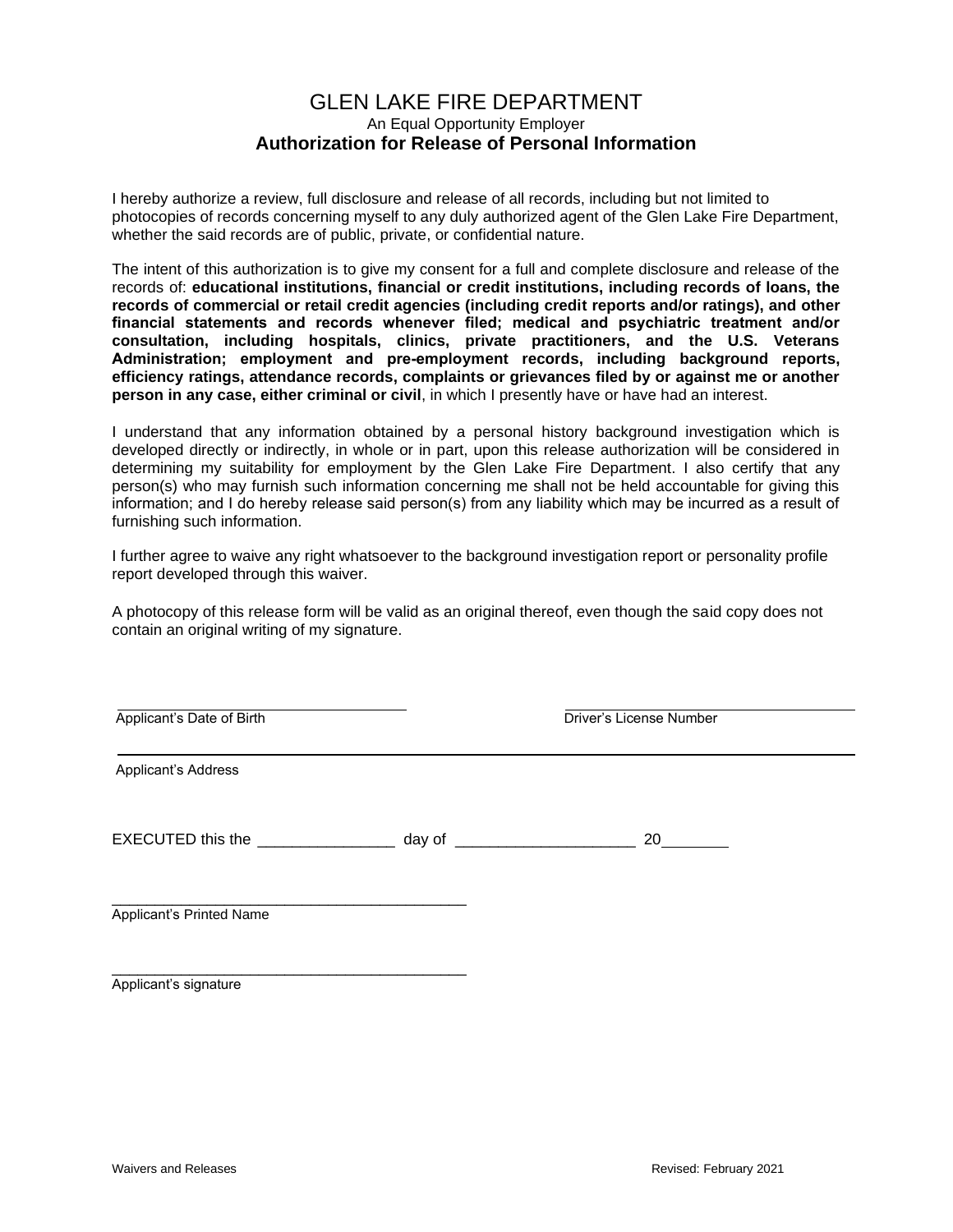#### GLEN LAKE FIRE DEPARTMENT An Equal Opportunity Employer **Waiver of Liability and Release for Physical Agility Test for Firefighters**

WHEREAS, the undersigned is making application for employment with the Glen Lake Fire Department, and in connection with such application it is necessary that the applicant pass a physical agility test as administered by the Fire Department, and

WHEREAS, the applicant desires to release the Glen Lake Fire Department and Glen Arbor Township from any liability for injuries which may occur to the applicant during the taking of such test, now therefore

#### KNOW ALL MEN BY THESE PRESENTS:

That the undersigned, for and in consideration of the benefits to be received by the taking of a physical agility test in connection with an application for employment by the Glen Arbor Township, does by this instrument covenant and agree with the said Glen Lake Fire Department, Glen Arbor Township and any property owner therein to forever refrain from instituting, pressing, or in any way aiding any claim, demand, action or causes of action, for damages, costs, loss of service, expense or compensation for, or on account of, or in any way growing out of, or hereafter to grow out of any injuries which I may sustain in the taking of a physical agility test for consideration of possible employment by the Glen Lake Fire Department, and for the above consideration I hereby agree to hold the said Glen Lake Fire Department and any and all of its agents, employees, officers, and assignees, and any property owner harmless from any damages to myself resulting from or the result of the taking of said test.

The undersigned does hereby acknowledge that this covenant and agreement is voluntarily entered into and does hereby release the Glen Lake Fire Department and any and all of its agents, employees, officers, and assignees, and any property owner from any and all claims for injuries, if any, which I may sustain in the taking of a physical agility test for consideration of possible employment by the Glen Lake Fire Department.

| <b>EXECUTED this the</b> |  |
|--------------------------|--|
|--------------------------|--|

Applicant's Printed Name

\_\_\_\_\_\_\_\_\_\_\_\_\_\_\_\_\_\_\_\_\_\_\_\_\_\_\_\_\_\_\_\_\_\_\_\_\_\_\_\_\_

\_\_\_\_\_\_\_\_\_\_\_\_\_\_\_\_\_\_\_\_\_\_\_\_\_\_\_\_\_\_\_\_\_\_\_\_\_\_\_\_\_ Applicant's signature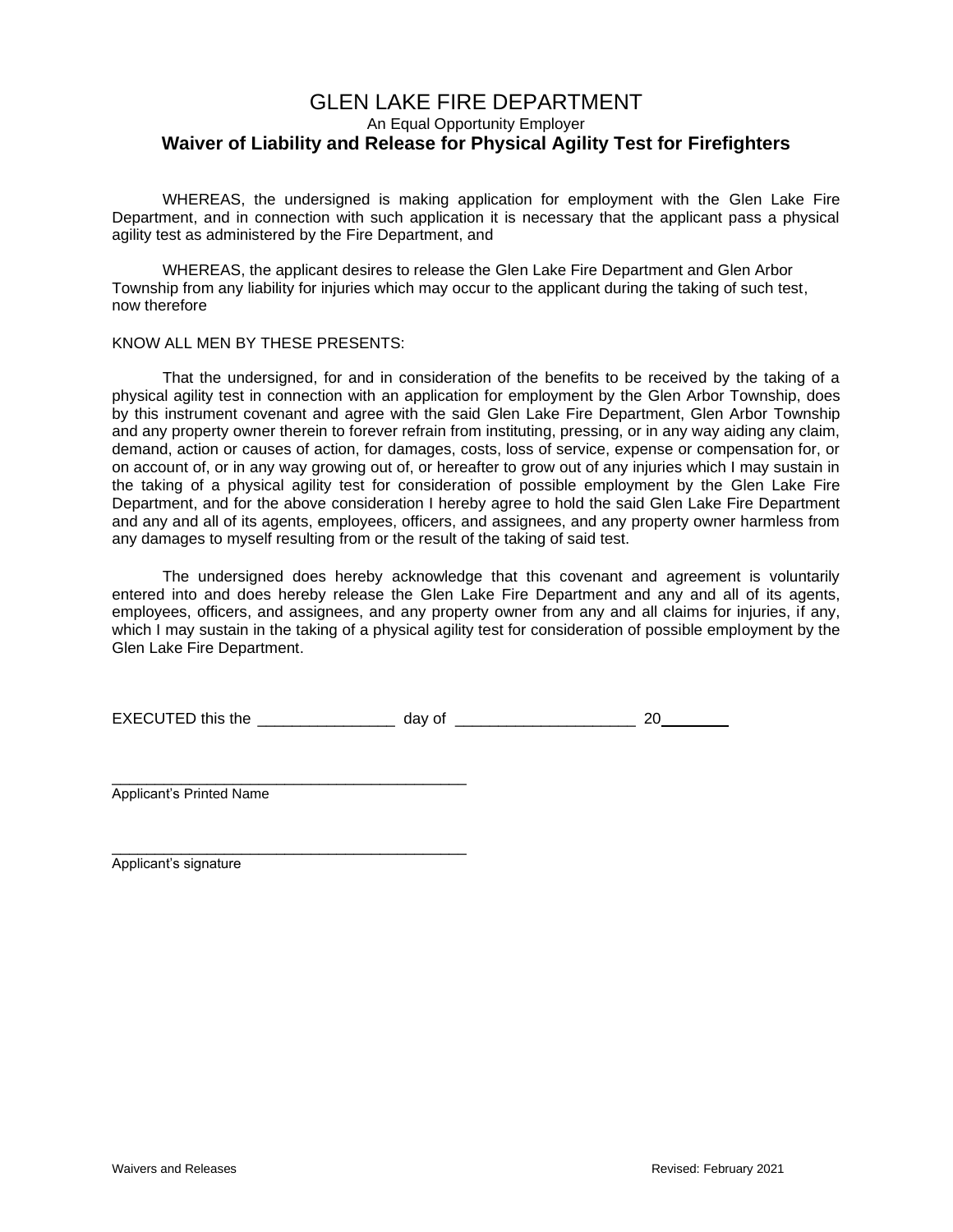#### GLEN LAKE FIRE DEPARTMENT An Equal Opportunity Employer **Notice of Pre-Employment Drug Testing**

*Any individual applying for employment with Glen Arbor Township (the "Township") may be required to submit to a urinalysis drug test as a mandatory part of the application process. This notice serves as a written statement of the Township's intention to conduct such testing as part of the application process. The testing will be conducted by a certified laboratory/testing service selected by the Township, or its agents, in accordance with the procedures required by applicable state and federal regulations.*

Tested applicants will be notified any positive test result. All test results shall be considered confidential by the Township and shall not be disclosed to the employees of the Township, or any other person, other than to those persons for whom such disclosure is necessary.

Positive test results or a refusal to sign this consent form and participate in pre-employment drug testing shall be grounds for denial of employment. Arrangements for testing will be made by a representative of the Township, in consultation with each applicant. Cooperation in scheduling the testing is important for processing an application.

By signing below, you consent to be drug tested and acknowledge you have thoroughly read the foregoing notice and policy, and you understand and agree that in order to be considered for employment with the Glen Lake Fire Department, you will comply in full with the Township and its Fire Department's drug testing policy

| <b>EXECUTED this</b><br>10.1<br>___ |  |  |
|-------------------------------------|--|--|
|                                     |  |  |

\_\_\_\_\_\_\_\_\_\_\_\_\_\_\_\_\_\_\_\_\_\_\_\_\_\_\_\_\_\_\_\_\_\_\_\_\_\_\_\_\_ Applicant's Printed Name

\_\_\_\_\_\_\_\_\_\_\_\_\_\_\_\_\_\_\_\_\_\_\_\_\_\_\_\_\_\_\_\_\_\_\_\_\_\_\_\_\_ Applicant's signature